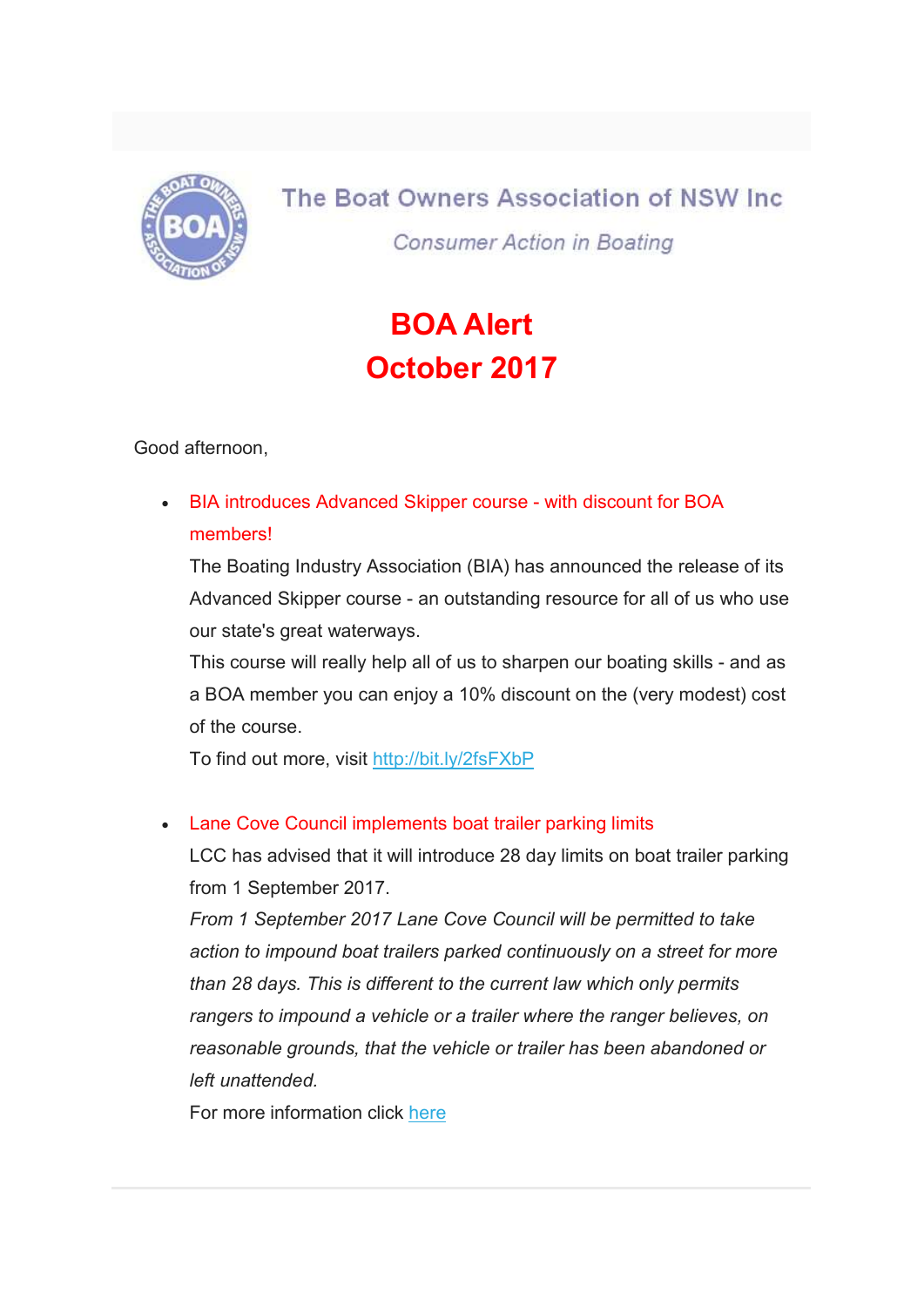- Boating Safety Day, Peter Depena Reserve, Dolls Point, Sunday 15 October, 9am-3pm. For more information click here
- Mark your diary Tuesday December 5 is the BOA Annual General Meeting.

Further details to follow, but please mark your diaries. Probable venue is the Lane Cove Club at Longueville - but TBC.

• The Pittwater User Group met recently to discuss a range of issues relevant to members in the Pittwater area. For their report click here

## • The Don France Memorial Trophy

Don France would be well remembered by many BOA members as one of the true stalwarts of the Sydney boating community.

The Lane Cove 12ft Sailing Club offers a trophy to the best new sailor at the club. From Glenn Farquhar, the Club Secretary:

The Lane Cove 12ft Sailing Club certainly is very mindful to ensure the Don France Memorial Trophy retains its significance within the range of trophies presented each year.

Don France Memorial Trophy - Junior Learn to Sail graduate best placed on fastest time in their first year of racing.

The winners have been:

| 2012-13 | Club Boat          | James Macintyre      |
|---------|--------------------|----------------------|
| 2013-14 | Club Boat          | <b>India Vickery</b> |
| 2014-15 | Sailaway           | <b>William Horin</b> |
| 2015-16 | <b>Blue Ribbon</b> | Maya Burke & Rachael |
| Miller  |                    |                      |
| 2016-17 | Club Boat          | <b>Tom Wymond</b>    |